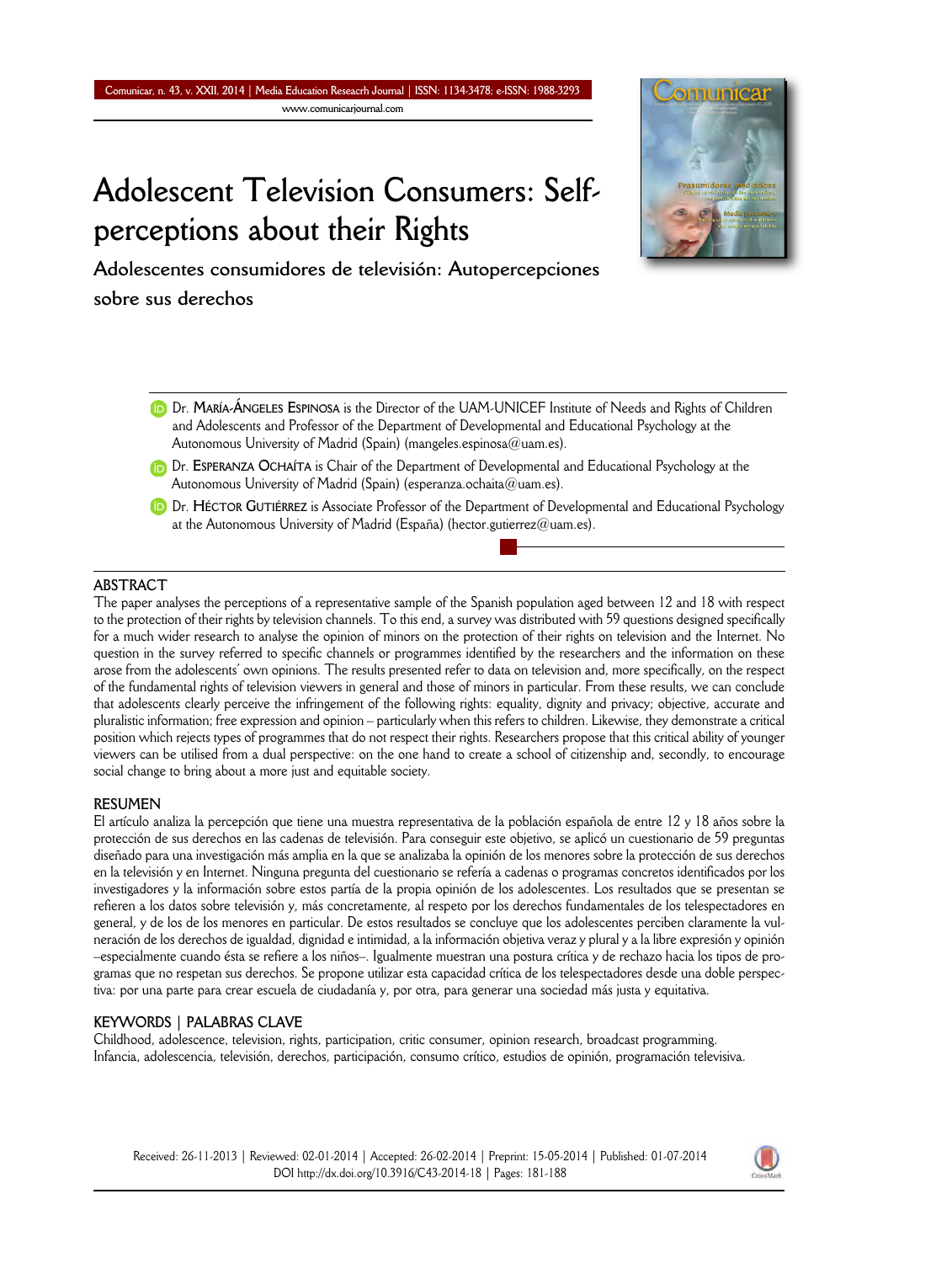# **1. Introduction and facts**

Wide Extensive research has been carried out both in Spain and other countries on the consumption of television by children and adolescents, as well as the respect of their rights by this medium. In this section, a short summary of the most recent research with similar objectives to our own is presented. Various consumer surveys in Spain indicate that children and adolescents watch television every day and that their consumption increases at the weekend (AIMC, 2008, 2012; Audiovisual Council of Catalonia and the Institute for Recreation and Quality of Life of the University of Gerona (Consell de l'Audiovisual de Catalunya e Institut de Recerca sobre Qualitat de Vida de la Universitat de Girona), 2007; Defender of Minors in the Community of Madrid (Defensor del Menor en la Comunidad de Madrid), 2010; Regional Government of Valencia (Generalitat Valenciana), 2008; INJUVE, 2012; Rodríguez, Mejías & Menéndez, 2012). The results are not entirely conclusive with respect to the type of programmes, as these are determined by age: younger children prefer to watch films, cartoons and sport, whereas adolescents prefer series and films (Ararteko, 2009; AIMC, 2008; Audiovisual Council of Catalonia and the Institute for Recreation and Quality of Life of the University of Gerona, 2007; Audiovisual Council of Andalusia (Consejo Audiovisual de Andalucía), 2008b; INJUVE-CIS, 2011; Rodríguez, Megías & Menéndez, 2012). The programmes least viewed are gossip programmes and news broadcasts (Audiovisual Council of Catalonia and the Institute for Recreation and Quality of Life of the University of Gerona, 2007). The channels most viewed –where they exist– are local ones (Barometer of Childhood and Television in Andalusia, 2008a; Audiovisual Council of Andalusia, 2008b; 2009). On a national level, although the order varies from one study to another, the channels are: «Antena 3», «Telecinco», «Cuatro» and «Sexta» (AIMC, 2008; Audiovisual Council of Andalusia, 2008b; Defender of Minors in the Community of Madrid, 2010).

Most of the studies on the respect of rights on television carried out in Spain have been done from the perspective of the fulfilment or infringement of the requirements set by the Self-regulation Code, with conclusive results. A clear tendency is observed, on all television channels, to broadcast content which violates the Code (ATR-Villanueva, 2009; CEACCU, 2008). When content is analysed, there is sexist content, inappropriate language, discriminatory, sexual and violent content, scorn and ridicule of people (CEACCU, 2008; Catalonian Association of Television Viewers, 2009; Núñez, 2012). Likewise, infringements in advertising are also observed: there are many channels which show adverts aimed at children which contain misleading information (ATR-Villanueva, 2009, Regional Government of Valencia, 2008; Audiovisual Council of Andalusia, 2008b; Medina & Méndiz, 2012).

These studies, developed on the basis of the opinions of adults on programming aimed at children and adolescents, clearly demonstrate that television violates fundamental rights when broadcasting programmes which discriminate, does not provide accurate information and undermines the dignity of people. The question we should ask ourselves is whether children and adolescents have the same perception of this reality, since only in this case is it possible to adopt an active and critical position regarding programming content.

The general aim of this paper is to provide some information about the opinion of adolescents with regard to the respect of their fundamental rights in the programmes they view regularly on different television channels. Their opinions may produce a more active participation by young people in the design of programming content and may serve both to mobilise society on certain topics and to act as a catalyst for change, fostering more critical and constructive thought which should be encouraged from the initial stages of development.

#### **2. Materials and method**

The sample was made up of 3,219 adolescents, between the ages of 12 and 18, who, in the academic year 2009-10, were studying ESO (Compulsory Secondary Education), Bachillerato (Baccalaureate – Upper Secondary) and FP (vocational training) in 150 state and subsidised schools in Spain. The selection was drawn from a stratified sampling in which all the autonomous communities were represented, and to which a proportional allocation of the number of schools was carried out. The size of the sample was estimated on the basis of the data from censuses of schools and students: 3,000 adolescents with a sampling error of  $\pm$ 3%, at the 95.5% confidence level and  $p=q=0.05$ .

The material used was a survey of 59 questions specifically designed for a wider investigation called 'Programming and content on television and the Internet: The opinion of minors on the protection of their rights' (Ochaíta, Espinosa, Gutiérrez, De-Dios & Maciá, 2010). The approximate time allowed to answer the survey was 50 minutes. It was translated into the different official Spanish languages.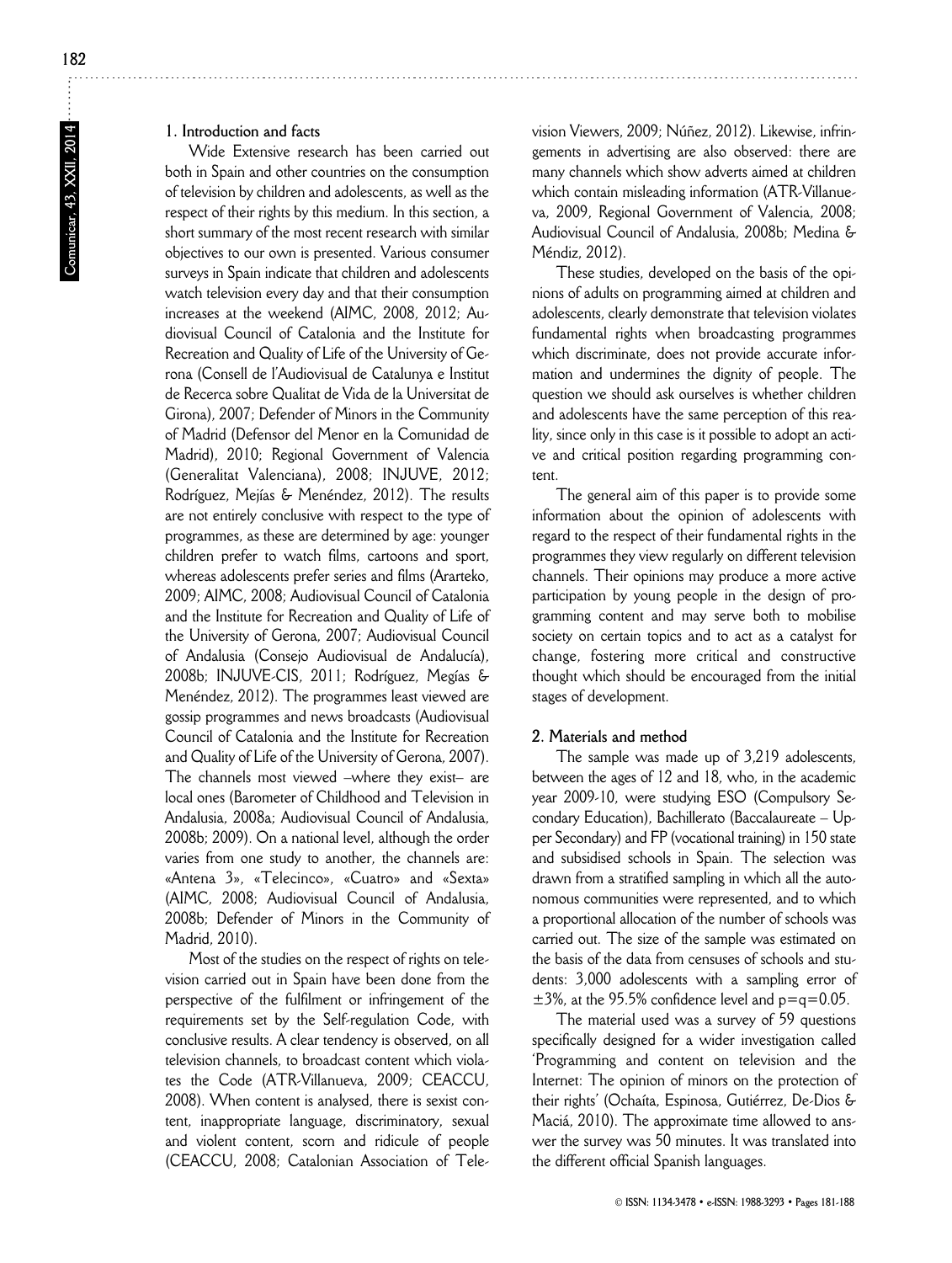**183**

No question in the survey referred to specific channels or programmes identified by the researchers and the information on these was always based on the adolescents' own opinions. It included identification data which enabled the appropriate statistical analyses to be performed and to analyse the effect of the independent variables selected – educational level, age, gender and sociocultural level.

The content of the survey was divided into six thematic blocks. The objective of the first

block was to obtain information about socio-demographic data and the sociocultural level of the families of the participants. In the second block, the questions were oriented towards finding out about the television consumption of adolescents and the equipment available in their homes. A third block asked questions about the use of computers and the Internet. The fourth was aimed at investigating the risks facing adolescents on the Web. The fifth included questions related to the fundamental rights of adolescent television viewers. The sixth and final block included a question formed by 53 statements, with which the participants had to show their agreement or disagreement on a scale with four possible responses: 'completely disagree', 'disagree', 'agree' and 'totally agree'. The statements in the question were related to the rights of minors on television and the Internet.

**B**lo of tel  $\overline{t}$ 

This paper focuses on one part of the results obtained in the fifth and sixth blocks. Table 1 gives the questions that will be analysed in the results section.

| Table 2. Percentage of adolescents who dedicated different times to<br>watching television on week days and at the weekend |                          |                          |  |  |  |
|----------------------------------------------------------------------------------------------------------------------------|--------------------------|--------------------------|--|--|--|
|                                                                                                                            | From Monday to<br>Friday | Saturdays and<br>Sundays |  |  |  |
| Not at all                                                                                                                 | 1.6                      | 4.3                      |  |  |  |
| Less than 1 hour                                                                                                           | 20.2                     | 12.1                     |  |  |  |
| Between 1 and 2 hours                                                                                                      | 34.7                     | 22.2                     |  |  |  |
| Between 2 and 3 hours                                                                                                      | 22.2                     | 23                       |  |  |  |
| Between 3 and 4 hours                                                                                                      | 11.5                     | 18                       |  |  |  |
| Between 4 and 5 hours                                                                                                      | 4.6                      | 10.7                     |  |  |  |
| More than 5 hours                                                                                                          | 5.2                      | 9.6                      |  |  |  |
| No answer given                                                                                                            | 1.3                      | 3.3                      |  |  |  |

| able 1. Questions on the violation of fundamental rights in programmes on different television channels |                                                                                                                                                                                                                                                                                                                                                                                                                                                                                                                                                                                                                                                                                                                                                                                                                                                                                                                            |  |  |  |  |  |  |  |
|---------------------------------------------------------------------------------------------------------|----------------------------------------------------------------------------------------------------------------------------------------------------------------------------------------------------------------------------------------------------------------------------------------------------------------------------------------------------------------------------------------------------------------------------------------------------------------------------------------------------------------------------------------------------------------------------------------------------------------------------------------------------------------------------------------------------------------------------------------------------------------------------------------------------------------------------------------------------------------------------------------------------------------------------|--|--|--|--|--|--|--|
|                                                                                                         | Questions analysed                                                                                                                                                                                                                                                                                                                                                                                                                                                                                                                                                                                                                                                                                                                                                                                                                                                                                                         |  |  |  |  |  |  |  |
| Block 5:<br>indamental<br>rights of<br>elevision<br>viewers                                             | P.45: Do you think that any television programme discriminates against girls or women?<br>P.46: Do you think any television programme discriminates people from other countries, ethnic<br>origins and/or cultures?<br>P.47: Do you think any television programme discriminates people with different sexual<br>orientation (heterosexual, homosexual and bisexual)?<br>P.48: Do you think any television programme discriminates people with some kind of disability<br>(physical, mental and/or sensorial)?<br>P.49: Do you think any television programme goes against the dignity and appreciation people<br>have of themselves?<br>P.50: Do you think that there are television programmes in which images of minors are shown<br>without parental permission?                                                                                                                                                       |  |  |  |  |  |  |  |
| ck 6 Rights<br>minors on<br>evision and<br>e Internet                                                   | P.59.11: News programmes on television provide objective information.<br>P.59.12: News programmes on television provide accurate information.<br>P.59.14: News programmes and debates on television provide information on peoples' different<br>political and ideological views.<br>P.59.15: News programmes on television make it sufficiently clear what is information and what is<br>the opinion of the people making the programme.<br>P.59.16: What is said in advertisements tends to be true.<br>P.59.17: Television facilitates democratic debates and the free expression of the different<br>opinions held by adults.<br>P.59.18: Television facilitates democratic debates and the free expression of the different<br>opinions held by young people of my age.<br>P.59.19: Television facilitates democratic debates and the free expression of the different<br>opinions held by children (boys and girls). |  |  |  |  |  |  |  |

# **3. Analysis of results**

The results are expressed in terms of relative frequency (percentages). A Chi squared analysis was carried out to contrast the assumptions on the influence of the variables selected: gender, age, educational and sociocultural level. The description of the results only includes the cases in which the differences are statistically significant with a confidence level of p≤ 0.01.

Before analysing the results on the respect of fundamental rights, we need to present some results from block 2 of the survey, which included questions on consumption. Specifically, data regarding the amount of time per day devoted to watching television is presented –on week days and at the weekend– and the type of programmes usually watched.

As shown in table 2, the results indicate that adolescents spent many hours per day watching television, both on week days and at the weekend. Although the percentage of participants who do not watch televi-

> sion at the weekend increases considerably with respect to those who do not watch it on a daily basis, those who spend many hours in front of the television also increases significantly.

> When asked about the programmes watched with the greatest frequency, the results were grouped in the types shown in table 3.

> Adolescents preferred series and films, followed at a considerable distance by programmes of humour and critical analysis, adult cartoons,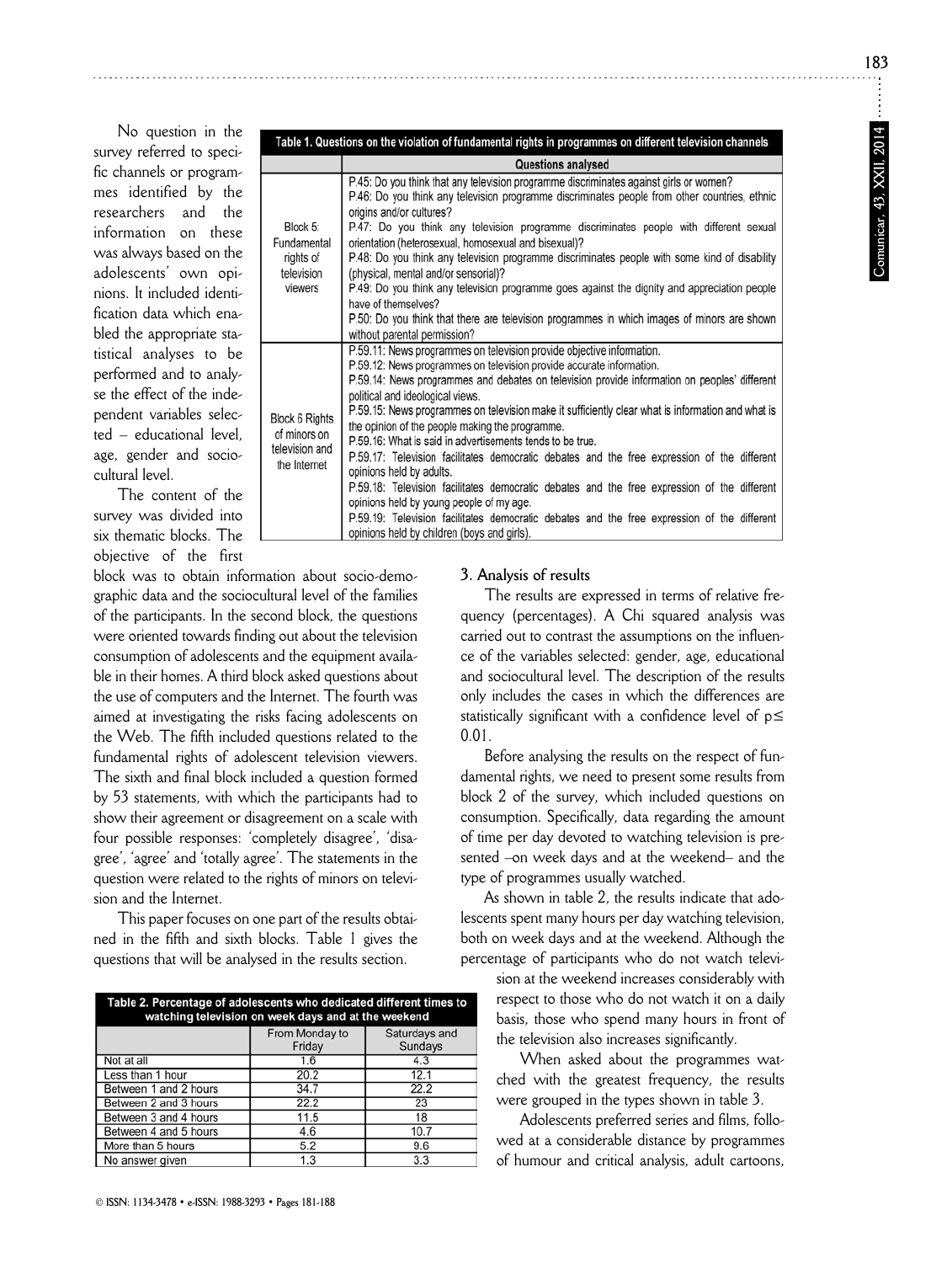| Table 3. Percentage of adolescents who watched different types of programmes |                      |  |  |  |
|------------------------------------------------------------------------------|----------------------|--|--|--|
| Types of programmes                                                          | Quite a lot or a lot |  |  |  |
| Series (comedies, soap operas, etc.)                                         | 73.2                 |  |  |  |
| Films                                                                        | 70.2                 |  |  |  |
| Programmes of humour or critical analysis                                    | 47.3                 |  |  |  |
| Adult cartoons                                                               | 45.6                 |  |  |  |
| Sports programmes and sport                                                  | 43.8                 |  |  |  |
| Programmes aimed at children and young people                                | 40.7                 |  |  |  |
| Competitions                                                                 | 38.1                 |  |  |  |
| News programmes                                                              | 37.8                 |  |  |  |
| Musical programmes                                                           | 36.3                 |  |  |  |
| Reality shows                                                                | 28.1                 |  |  |  |
| Cartoons for children                                                        | 21.8                 |  |  |  |
| Documentaries                                                                | 18.2                 |  |  |  |
| Gossip programmes and revues                                                 | 14.1                 |  |  |  |
| <b>Debates</b>                                                               | 7.9                  |  |  |  |

sports programmes and sport, programmes for children and young people. Graph 1 summarises the results of which television channels they said they usually watched. As can be seen, Antena 3 is the most watched channel, followed at a great distance by Cuatro, then Disney Channel, La Sexta, Telecinco and, finally, by channel 1.

The main results on the opinion of adolescents on the protection of their fundamental rights on television are summarised below.

# **3.1. Rights of equality, dignity and privacy**

The survey included six questions (table 1) aimed at finding out what adolescents thought about the respect of fundamental rights in the television programmes on different channels.

Question 45 asked whether they considered that, at the time of responding to the survey, there were programmes that discriminated against girls or women. The majority of the participants (66.9%) said 'no', but 33.1% thought that there was gender discrimination. The 33.1% who believed that discrimination existed,

were asked if they could name specific programmes where this occurred, to which the majority answered 'gossip programmes'. This perception of discrimination was determined by the school year or age of the participants, since it was the older students who, to a large extent, considered that 'yes', there are programmes that discriminated against women (12.5% in the first cycle of ESO, 13.5% in second cycle and 19.3% in Bachillerato and FP). No differences due to educational level were found regarding specific programmes which showed sexist content, possibly due to the wide range of programmes named, although differences were found on the channels broadcasting them.

Question 46 dealt with discrimination towards people from other countries, ethnic origin or cultures. The majority of participants considered that no discrimination existed (72.9%), whereas 27.1% thought that there was cultural and racist discrimination on television and 25% said that it was most evident on gossip programmes. Additionally, in this case it was found that the most critical opinions increased with age: only 11.1% of students from the first cycle of

ESO detected said discrimination, 15.1% in second cycle, increasing to 17.6% among students of Bachillerato and FP. Nor were any significant differences found between the types of programmes, but differences were seen regarding the channel broadcasting them.

71.1% of the adolescents thought that there was no discrimination with regard to sexual orientation, compared to 28.9% who thought there was (question 47). Again, it was the gossip programmes and those of entertainment and humour which were labelled as the most homophobic. Moreover, it was the students from Bachillerato and FP who considered to a greater extent that 'yes', homophobic discrimination existed in television programming (16.6% compared to 14.5% of first cycle ESO students and 11.8% of second cycle). Again, no differences were found with respect to programmes but there were differences related to the channels.

Question 48 asked about discrimination towards people with disabilities, with the result that almost all the participants (86.6%) thought that there was no dis-



Graph 1. Percentage of adolescents who chose the different television channels.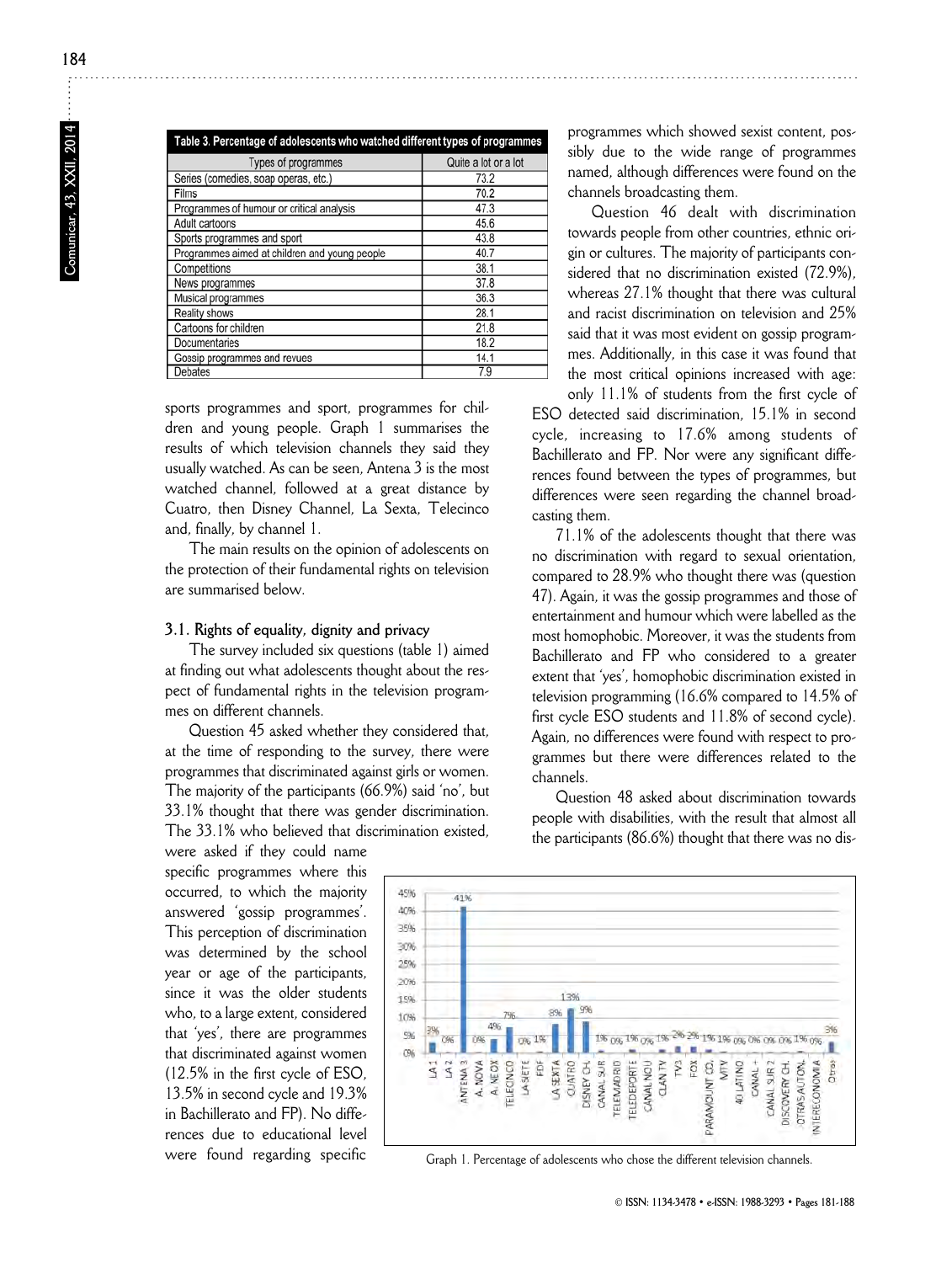**185**

crimination on television. Only 13.4% thought that 'yes', there was discrimination. In this case, there were no differences between the educational levels. Those who thought there was discrimination attributed it to gossip programmes and those of entertainment and humour. With respect to the types of programmes, revues and carto-

Table 4. Percentage of participants who considered that some television programmes went against some fundamental rights **No** Yes ('ves' and 'sometimes') Discrimination based on gender 69.9  $30.1$ Discrimination based on country of origin, ethnic origin or culture  $72.9$  $27.1$  $71.1$ Discrimination based on sexual orientation  $28.9$ Discrimination based on disability 86.6  $13.4$  $72.9$  $27.1$ Against dignity and self esteem Against the dignity and self-image of minors 79.5  $20.5$ 

ons were considered discriminatory by students from first cycle of ESO and reality shows by those from Bachillerato and FP. No differences by school year were found between the different channels.

Question 49 refers to whether any television programme violated the dignity and appreciation people have of themselves, to which 72.9% responded 'no'. Adolescents from higher educational levels were more critical. 24.4% from Bachillerato and FP considered that 'yes', there was discrimination, compared to 13.5% from first cycle ESO and 9.8% from second cycle. When specifying which programmes violated dignity, the adolescents between 16 and 18 chose a programme from the reality show category which was proposed as an example of violation of the right to dignity to a greater proportion than the younger ones (3.8% in the 12-14 age group, 5.9% in the 14-16 group and 14.5% in the 16-18 age group). The differences according to educational level were not significant when considering which channels broadcast said programmes.

Discrimination against women or girls in television programmes and that directed at people from other countries, ethnic origin or cultures was detected to a different degree depending on the sociocultural level. The participants from low to medium-low levels said 'no' in greater proportion. Conversely, those from a high level indicated to a greater extent that said discrimination did exist or occurred 'sometimes'.

A similar tendency was found when asking about discrimination due to sexual orientation, in which adolescents from a low sociocultural level said that it did not exist to a greater proportion than those from a high level. The latter group stated to a greater degree that discrimination did exist or took place 'sometimes'.

Differences between high and low sociocultural levels were also found in the responses to question 49. The adolescents from a low level indicated to a greater porportion that there were no programmes that infringed personal dignity; conversely, those from a high sociocultural level were those who responded 'yes' more frequently.

Question 50 asked the participants whether they thought that television broadcast images of minors without the permission of their parents or tutors. 79.5% said 'no', and that it occurred basically in gossip programmes and news programmes. With respect to the school year, again, the older students had a greater awareness of the violation of this right. Whereas only 8.9% of students from first cycle ESO considered that 'yes', they were infringed, this percentage increased to 11% among second cycle students and to 14.3% among those from Bachillerato and FP. No significant differences were found in the mention of programmes or broadcasting channels. With respect to the sociocultural level, 73.2% of the participants from a higher level considered that this did not happen, compared to 81% from the medium-high level and 82.4% from the low level. Consequently, there were differences between those who responded that 'yes', there were programmes which showed images of minors without parental permission (low level 10.3%, medium-low 10.1%, medium-high 9.7%, high 15.5%).

Table 4 summarises the results obtained from the six questions related to the fundamental rights of equality, dignity and right to privacy and the self-image of minors.

# **3.2. Right to objective, accurate and pluralistic information**

The final questions on the survey included a series of affirmations in which the adolescents questioned had to show their level of agreement or disagreement. Two of them (59.11 and 59.12) analysed what they thought about the information broadcast on television. 64% of those questioned agreed with the statement that 'television news programmes provide objective information' (59.11). The percentage assigned to the idea that they provided 'accurate information' was somewhat lower, at 61.2%. (59.12.). Educational level or age also influenced the agreement or disagreement of the adolescents regarding the objectivity and accuracy of the information in television news programmes. Disagreement with objectivity clearly increased with age with 28.6% in the 12-14 age group,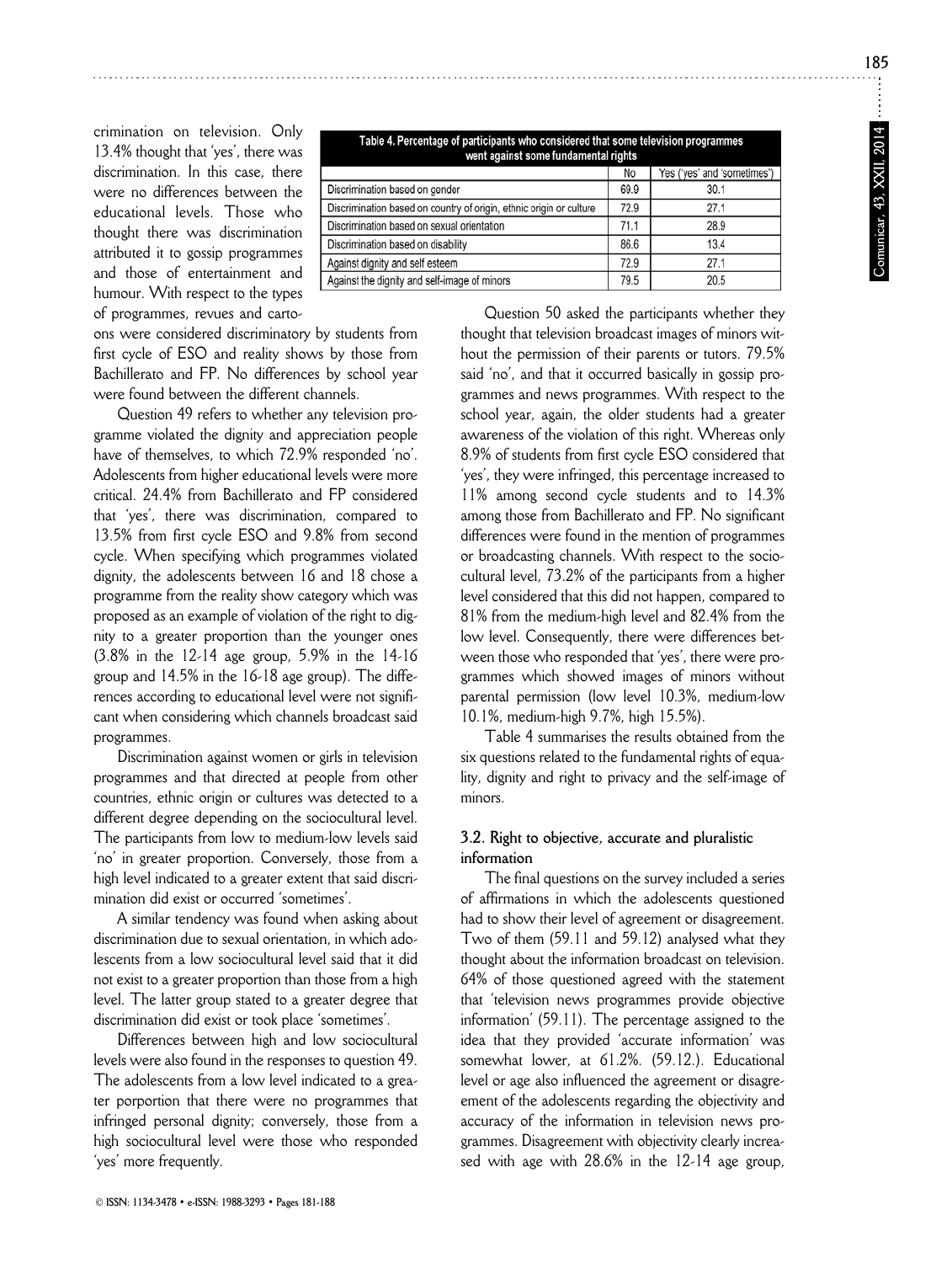32.6% in the 14-16 group and 45.5% in the 16-18 age group. Similar results were obtained for the question on the accuracy of the information: Bachillerato and FP students were those who were most in disagreement (45.4% compared to 28.6% in the first cycle of ESO and 33.6% in the second cycle).

They were also asked their opinion on whether news programmes and debates provided information on the different political options of citizens (59.14). In this case, again, there was a significant majority, 67.7%, who were in agreement with the statement, although 32.4% thought that the



Graph 2. Percentage of agreement and disagreement, by educational cycle, with the statement, 'Television facilitates democratic debates and the free expression of the opinions held by adults'.

were against this statement.

information on television was not politically representative.

The participants were less in agreement with the assertion that it was sufficiently clear on news programmes which content is information and which is opinion (59.15), since the percentage of disagreement reached 40.9% and that of agreement 59.1%. Disagreement with this statement also increased with age, with 48.5% of adolescents studying Bachillerato and FP in disagreement, and 34.4% of those in first cycle ESO and 39.5% in second cycle.

Question 59.16 asked about the accuracy of advertisements broadcast on television with the following statement: 'What is said in advertisements tends to be true'. In this case, the majority opinion was against this statement, with 72.5% of the responses being in disagreement. Disagreement with the accuracy of advertising also increased clearly with the educational level; the majority of Bachillerato and FP students (82.7%) were clearly against the statement. Significant differences were also found due to the sociocultural level, since disagreement increased according to the adolescents' sociocultural level (68.5% of those from a low level, 70.3% from a medium-low level, 73.5% of those from a medium-high level and 78% of those from a high level).

### **3.3. Right to free expression and opinion**

Most of the participants, 60.8%, agreed that 'Television facilitates democratic debates and the free expression of people's opinions'.

The tendency changed when they were asked their opinion on the statement 'Television facilitates democratic debates and the free expression of the opinions held by young people of my age'. (59.18). In this case, slightly more than half the participants, 50.2%,

Adolescents were even more critical of the opportunities that television offered for young people to express their opinion (59.19). With respect to the previous statement on 'the opinion of children', the majority, 55.6%, indicated the shortcomings in children's participation. The response to these questions varied significantly according to school year or age, which always became more critical as these increased, whether considering opinions on adult participation or that of young people of their age or of young children. When the statement referred to those surveyed, the 'agreement' responses oscillated between 42.1% for the older group, 49.7% for the middle age group and 58% for the younger ones. Conversely, the disagreement responses increased with age. When the statement referred to children younger than the participants, 45.3% of the youngest, 55.6% of the medium age group and 65.3% of the older ones were in disagreement with the statement (table 5).

Most adolescents, slightly more than 60%, thought that television fostered the freedom of expression of adults. It is noteworthy, however, that half of those surveyed considered that television does not foster the free expression of adolescents and that the percentage increased to 55.6% when they were asked about the freedom of expression of children.

# **4. Discussion and conclusion**

Spanish adolescents between the ages of 12 and 18 years old dedicate quite a lot of time to watching television, both during the week and at weekends, as indicated in prior research (AIMC, 2008; 2012; Ararteko, 2009; Audiovisual Council of Catalonia and the Institute for Recreation and Quality of Life of the University of Gerona, 2007; Defender of Minors in the Community of Madrid, 2010; Regional Government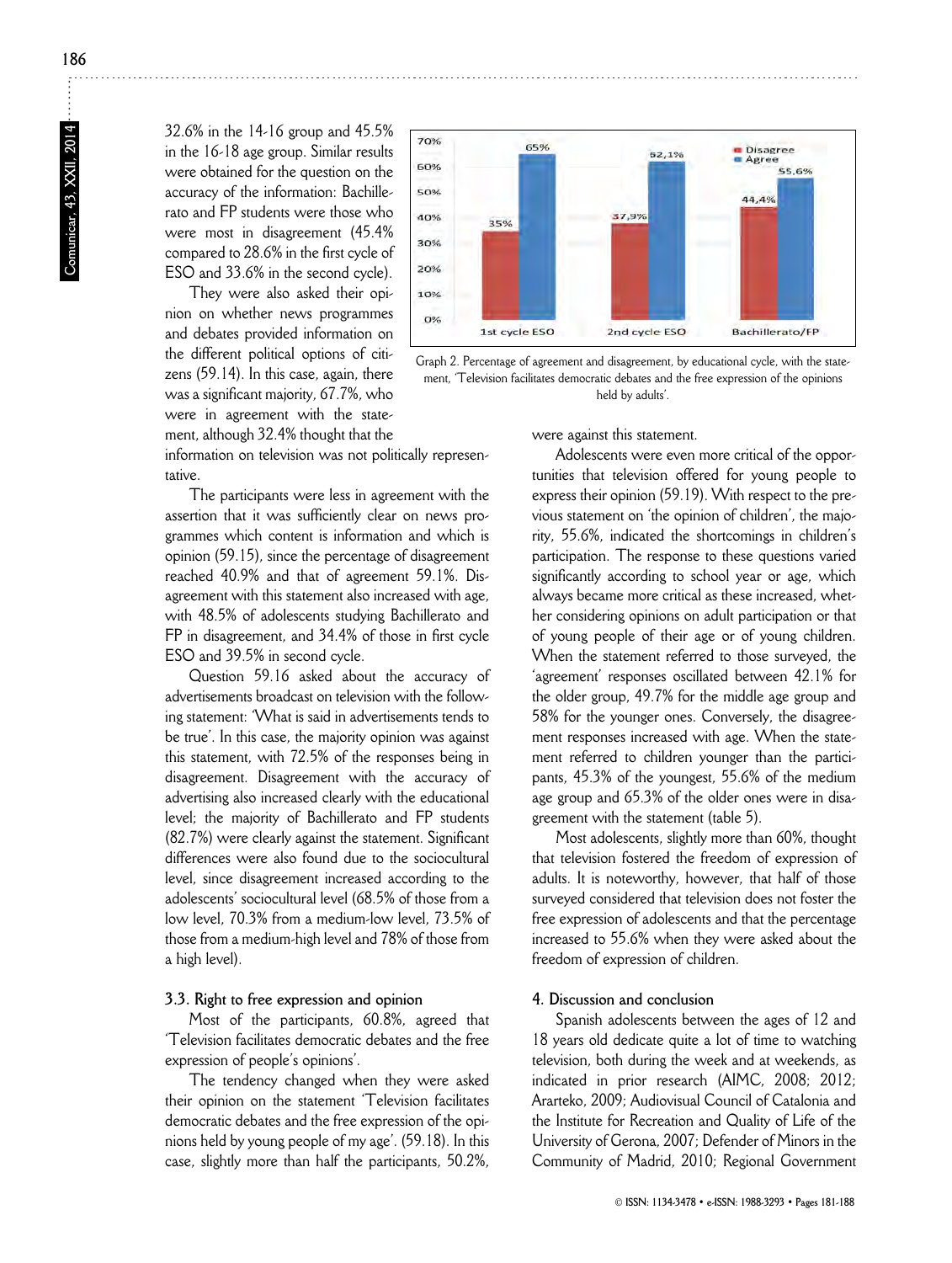of Valencia 2008; Rodríguez, Megías & Menéndez, 2012). This data, particularly that which indicates that 38% of those surveyed watched between two and five hours or more per day, should be considered as problematic, since the time devoted to television inevitably interferes with carrying out activities such as studying (Ochaíta, Espinosa, Gutiérrez, De-Dios & Maciá, 2010; Ochaíta, Espinosa & Gutiérrez, 2011). Related to the above, it should be stated that the adolescents should receive explicit training which enables them to select the most appropriate programmes according to their age and interests (Aguaded, 2012). Moreover, the media offers many opportunities for adolescents to adopt an active role in the creation and broadcasting of content (Ferres & Piscetelli, 2012). For example, the high impact social mobilisation that can be generated through the Web, in a very limited space of time. Therefore, the time dedicated to media should be used to advantage to attain a media literacy which

| Table 5. Percentage of agreement and disagreement with the statement referring<br>to the participants themselves or younger children by educational cycle |               |                           |                 |  |  |
|-----------------------------------------------------------------------------------------------------------------------------------------------------------|---------------|---------------------------|-----------------|--|--|
| Television facilitates democratic debates and the free expression of different opinions<br>held by young people of my age (59.18)                         |               |                           |                 |  |  |
|                                                                                                                                                           | 1st cycle ESO | 2 <sup>nd</sup> cycle ESO | Bachillerato/FP |  |  |
| Disagree                                                                                                                                                  | 42            | 50.3                      | 57.9            |  |  |
| Agree                                                                                                                                                     | 58            | 49.7                      | 42.1            |  |  |
| Television facilitates democratic debates and the free expression of the different<br>opinions held by children (boys and girls) (P. 59 19.)              |               |                           |                 |  |  |
|                                                                                                                                                           | 1st cycle ESO | 2nd cycle ESO             | Bachillerato/FP |  |  |
| Disagree                                                                                                                                                  | 45.3          | 55.6                      | 65.3            |  |  |
| Agree                                                                                                                                                     | 54.7          | 44.4                      | 34.7            |  |  |

should go beyond learning how to use equipment and should focus on the development of skills and values geared towards creating a more just and equitable society (Del-Moral & Villalustre, 2013; Gutiérrez & Tyner, 2012; Soep, 2012).

As seen in prior research, the most frequently viewed programmes were series (comedies, soap operas, etc.) and films followed by programmes of humour and critical analysis, adult cartoons, sports programmes and sport (Ararteko, 2009; AIMC, 2008; Audiovisual Council of Catalonia and the Institute for Recreation and Quality of Life of the University of Gerona, 2007; Audiovisual Council of Andalusia, 2008b y 2009; IN-JUVE-CIS, 2011). With respect to the most frequently viewed channels, Antenna 3 is the preferred channel, followed at a great distance by Cuatro, then Disney Channel, La Sexta and Telecinco with TV1 having the lowest adolescent audience (AIMC, 2008; 2012; Audiovisual Council of Andalusia 2008; 2009; Defender of Minors in the Community of Madrid, 2010).

The majority of those questioned considered that in the television programmes they usually watched, rights were respected, although there was a significant percentage who detected shortcomings or infringements of the same (ATR-Villanueva, 2009; CEAC-CU, 2008; Medina & Méndiz, 2012; Núñez, 2012). The latter leads us to reflect on the different aspects and behaviour which require improvement, as well as initiatives which should be followed to ensure that due protection is afforded to childhood and adolescents (Ortiz, Ruiz & Díaz, 2013). The violation of rights is seen more clearly with respect to some rights than others, although it is always detected to a greater degree by the older participants and those from a higher sociocultural level but equally by girls and boys. The main infringements of rights of equality, dignity and privacy are detected in the broadcasting of sexist, homophobic, racist and xenophobic content and in those which violate the dignity and self esteem of peo-

> ple. To a lesser extent, violations were detected regarding the right to privacy of minors and, even less, the rights of people with disabilities. These results are similar to those obtained with adults (CEACCU, 2008; Núñez, 2012; Catalonian Association of Television Viewers, 2009).

> With respect to the right to objective, accurate and pluralistic information, most infringements were detected in advertising since the majority of the participants said that advertisements did not portray the truth. Conversely, the majority of adolescents considered that

news programmes offered information that was objective, accurate and in accordance with different political options (ATR-Villanueva, 2009; Regional Government of Valencia, 2008; Audiovisual Council of Andalusia, 2008b; Medina & Méndiz, 2012).

The young people also indicated shortcomings with respect to the right to free expression and opinion, particularly when this referred to the adolescents surveyed and even more with respect to younger children. Unlike what they think happens with adults, they consider that television does not facilitate the expression of young children's opinion. This means of communication and adults in general should give due weight to the views of children, as indicated in article 12 of the 1989 United Nations Convention on the Rights of the Child. It is clear that adolescents between the ages of 12 and 18 have formed their own opinion regarding television and that said opinion is fairly sensible and critical with the most negative aspects of this media.